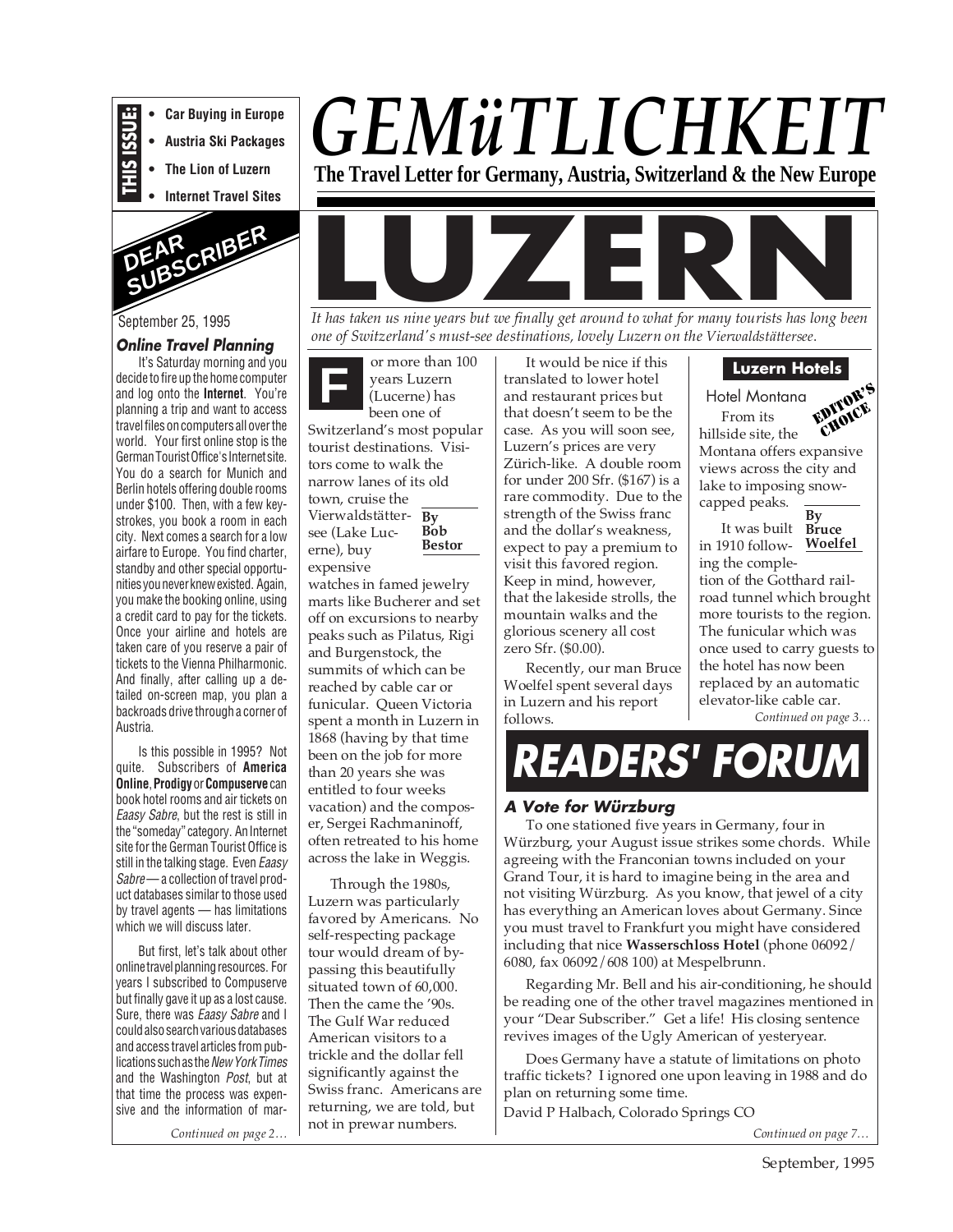## *DEAR SUBSCRIBER Continued from page 1*

ginal use. (Here it should be noted that searching large computer databases is an acquired skill and other travelers may have had more success than I.)

Next, came Prodigy. It was simpler and cheaper but seemed much slower and offered less information. True, one could log on to a bulletin board where people asked and answered each other's travel questions, but this was a process in which I quickly lost interest. To be fair, there were other travel resources on Prodigy, but for the independent traveler to Europe, I found little that wasn't available in a decent guidebook.

Currently I'm trying America Online, an improvement over Prodigy and Compuserve. Though many of its travel databases are rather shallow and contain only cursory information, from the AOL platform one can jump off onto the Internet, that vast, amorphous collection of worldwide computers that are somehow all linked together. When truly useful travel information is available online, the Internet is where you'll find it.

I'm a cyberspace novice, but I didn't have any trouble tracking down **LTU's** page on the **World Wide Web** (its address on the Net, called a Uniform Resource Locator [URL], is http://www.ltu.com/ ltu). Though it contains some typically useless online travel info, the LTU (the German airline) database offers a link to one very useful section entitled Public Transportation. Click on LTU Information, then on Travel Guide to Germany and from there to Public Transportation (or go direct via http://www.ltu.com/ltu/pubtrans.html). Here you'll find something called Subway Navigator. With it one can determine the subway route between any two subway stations in more than 50 major cities in the world. Let's say, for example, you'll be staying in the center of Vienna, near St. Stephan's Cathedral, have tickets to the Volksoper and want to know how to get there. Since you're near Stephansplatz you type "Stephan" as your starting station and "Volks" as your destination. (A complete list of subway stations is provided online). In

a few seconds your screen informs you there are two "Volks" stations; Volkstheater and Währinger Strasse/Volksoper. Choose the latter and you are quickly presented with a screen I downloaded and have reprinted here word for word:

"Route from 'Stephansplatz' to 'Währinger Straße/Volksoper' in the Vienna subway.

Result of the route search from 'Stephansplatz' to 'Währinger Straße/Volksoper'.

Estimated time = 25 minutes

Line U3, Direction 'Johnstraße'

- Stephansplatz
- Herrengasse
- Volkstheater
- Neubaugasse
- Zieglergasse
- Westbahnhof
- Line U6, Direction 'Heiligenstadt'
- Westbahnhof
- Burggasse/Stadthalle
- Thaliastraße
- Josefstädter Straße
- Alser Straße
- Michelbeuern/AKH
- Währinger Straße/Volksoper

Sorry, you can't display the graphical map. It is not available for your town.

Pretty nifty, eh? And there's more. From the same Public Transportation page you can quickly link to the Web site RailServer which provides rapid (less than one day) response via e-mail to questions about rail travel between any of some 23,000 European railway stations. This free service provides accurate, up-to-date information, and is much cheaper than a copy of the Thomas Cook Timetable. The RailServer is maintained by Frederik Ramm of the University of Karlsruhe in Germany and can be accessed via any WWW browser at the following URL: http://rail.rz.unikarlsruhe.de/rail/english.html.

The Rail Server's web site also offers links to a couple of dozen other Web pages of interest to Europe travelers. Just one click away are databases with these titles:

Fly and Ride Stations at Airports in Germany, Railroading Around the World, Railroading in France, Railroading in The Netherlands, Dutch Railroading, Railroading in Finland, Railroading in Italy, Railroading in Denmark, Railroading in Norway, Railroading in Canada, Around Scotland by Public Transport , Railroading in the Czech Republic, Robert Bowdidge's Railroad Page, Christian X Nielsen's AOL Travel Information Page, Martin Smith's London Underground, Australian Timetables, Mercurio Server: Information for Railway Fans (ICE, TGV, Eurostar, European Railway News & train types) and the Subway Navigator.

I tried the Czech Railroading page and from there found a link entitled Czech Republic. Under "Praha" were usual choices such as "sight-seeing," "restaurants," "accommodations" and so forth. Clicking on "accommodations" brought forth a list of hotels, private rooms, booking agencies for accommodations, and this folksy message:

"I am sorry but being Prague inhabitants, we have got no experiences with lodging here. That's why we need your feedback! If you know about a hotel, hostel, private rooms or camp site which you want to recommend to the others, let us know. If you find here a recommendation you do not agree with, or you have got any other tip related to accommodation, write us as well."

This is just a beginning. I expect European tourist offices to soon establish Internet sites that will allow us Internet browsers to download to our very own computers a list of every hotel and pension in the tourist authority's city, region or country. (For example, Swissair's Web site will debut in early 1996.) The same for restaurants, events and sight-seeing. In addition, you'll be able to find out which mountain passes are open, the depth of snow on ski runs, which Autobahns are under repair, which sights are closed for repair and easily reserve everything from an airline ticket to a seat at the opera. *Continued on page 6…*

**Hotel Rating Criteria**

*GEMüTLICHKEI* **The Travel Letter for Germany, Austria, Switzerland & the New Europe**  $\mathbb{R}$ **Vol. 9, No. 9 September, 1995**

**Consulting Editor:**<br>Subscription Dept:

**Editor & Publisher:** Robert H. Bestor, Jr. **Associate Editors:** Elizabeth Schiller, Bruce Woelfel **Contributing Editors:** C. Fischer, R. Holliday<br> **Design & Composition:** Paul T. Merschdorf **Design & Composition:** Paul T. Merschdorf **Consulting Editor:** Paul T. Merschdorf **Consulting Editor:** Paul Thomas P. Bestor **Subscription Dept:** Andy Bestor, K. Steffans

**Gemütlichkeit** (ISSN 10431756) is published monthly by UpCountry Publishing, 2892 Chronicle Avenue, Hayward, CA 94542. TOLL FREE: 1-800/521- 6722 or 510/538-0628. FAX: 510/582-8296, E-MAIL rbestor@aol.com. Subscriptions are \$67 per year for 12 issues. While every effort is made to provide correct information in this publication, the publishers can make no guarantees regarding accuracy. Second-class postage paid in Hayward, CA. **POSTMASTER: SEND ADDRESS CHANGES TO:**

Gemütlichkeit, 2892 Chronicle Ave., Hayward, CA 94542

# **HOTEL RESTAURANT RATING KEY**

| Unacceptable                    | 3<br>U<br>$\overline{\phantom{a}}$ | People/Service             | 30% |  |
|---------------------------------|------------------------------------|----------------------------|-----|--|
| Adequate                        | $\overline{7}$<br>4 -              | Location/Setting           | 15% |  |
| Average                         | 8 - 11                             | Guestrooms                 | 30% |  |
| Above Average                   | $12 - 15$                          | Public rooms               | 5%  |  |
| Excellent                       | $16 - 20$                          | Facilities/Restaurant      | 20% |  |
| <b>Special Designations</b>     |                                    | <b>Restaurant Criteria</b> |     |  |
| G By virtue of location, decor, |                                    | Food                       | 65% |  |
|                                 |                                    |                            |     |  |
| special charm, warmth of        |                                    | Service                    | 20% |  |
| management, or combina-         |                                    | Atmosphere                 | 15% |  |
| tion thereof, an especially     |                                    |                            |     |  |
| pleasant establishment.         |                                    |                            |     |  |

**\$** Offers significant value.

**Rating Category Scale**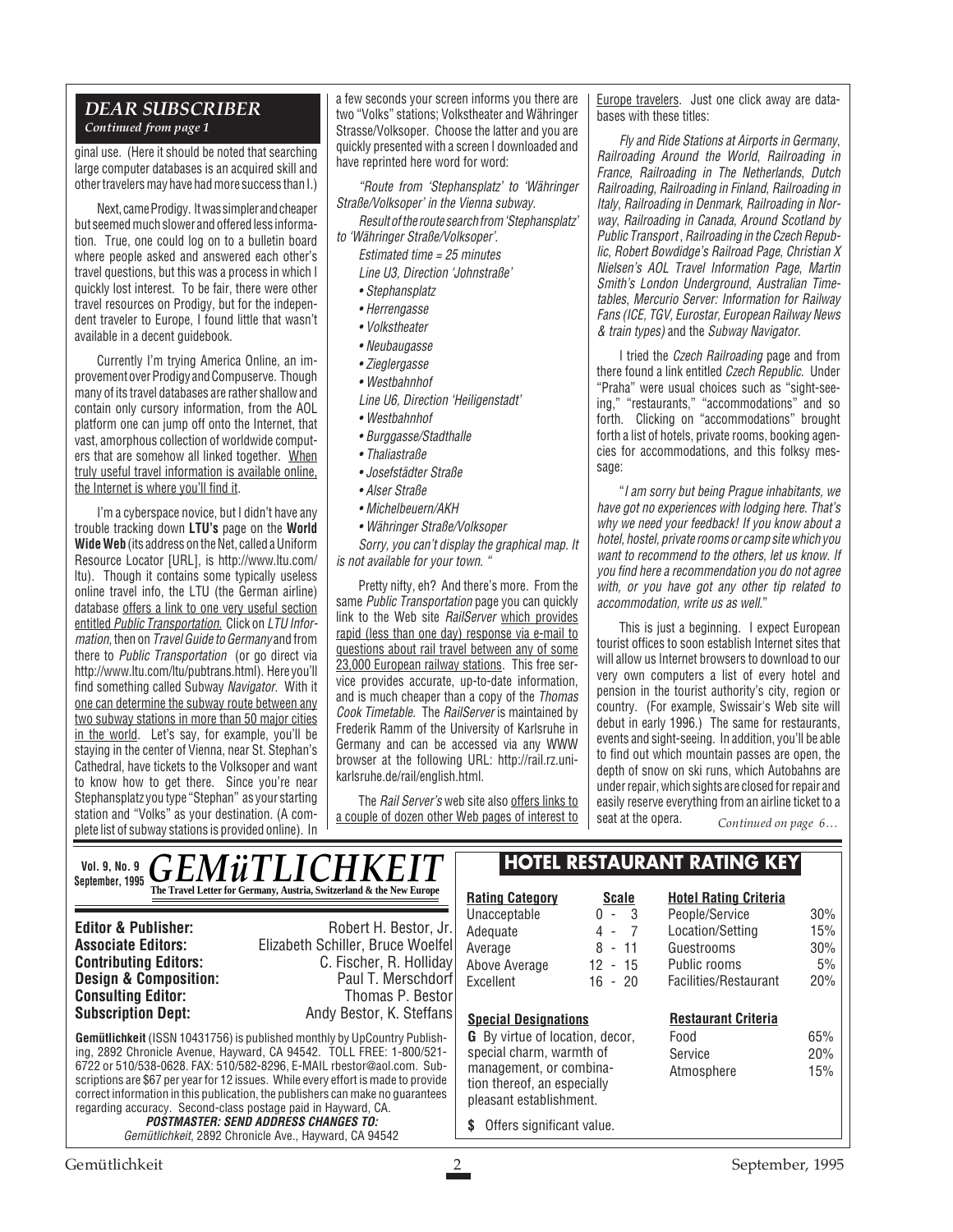## *LUZERN Continued from page 1*

Spacious guestrooms, most with lake views, are decorated in shades of rose and light pink, and have elegant marble baths. Number 405, for example, is a single with a balcony and view over the lake for 140 Sfr. (\$117) low season and 190 Sfr. (\$158) high season. Number 415 is a standard double with balcony but no lake view and costs 200-250 Sfr. (\$167-\$208). Number 410, a "superior" double with French doors that open onto a lakeside balcony, rents for 270-320 Sfr. (\$225-\$267).

The hotel's friendliness and fine service, together with the spectacular views, made our stay here the most enjoyable of a recent trip. The Montana offers Luzern's best combination of luxury, location and price.

**Address:** Hotel Montana, Adigenswilerstrasse 11, CH-6002 Luzern **Phone:** 041/516565 **Fax:** 041/516676 **Location:** Above lake, near town **Rooms:** 16 singles, 44 doubles **Proprietors:** Brioni & Heinz Gubser **Prices:** Singles 140-195 Sfr. (\$117-163), doubles 200-320 Sfr. (\$167-\$267) **Facilities:** Restaurant and bar **Credit Cards:** All **Disabled:** Limited, no special facilities **Closed:** Never **Parking:** Free **Rating:** EXCELLENT 16/20 **\$**

#### Hotel Schweizerhof

This palatial hotel is on the lake not far from the very center of town. Its building dates to 1844 and ownership has been in the same family since 1861. Early guests include Mark Twain, Leo Tolstoy, Richard Wagner, Napoleon III and Kaiser Wilhelm.

With lavish public rooms, marble columns and pilasters, crystal chandeliers, mirrored ceilings, huge paintings and overstuffed, flowerpatterned furniture, the courtly Schweizerhof transports visitors to the age of grand hotels .

The well-preserved guestrooms are huge, with high ceilings and furnished in period style, and lots of white lace on curtains and bedspreads. Prices are commensurate with this luxury, though special rates are often available. Number 150, in white and rose, has a 14-foot ceiling and its own reception area. The bedroom highlights marble and glass chandeliers and its marble bathroom has, in addition to a huge tub, two sinks and a shower. Number 123 is on a corner with a view over the lake, and Number 16, in green, gold and white, has a lovely detailed plaster ceiling and a panoramic lake vista.

Traditional old-world luxury for those willing to pay the freight.

**Address:** Schweizerhof Luzern, Schweizerhofquai 3, CH-6003 Luzern **Phone:** 041/502211 **Fax:** 041/868157 **Location:** Downtown, facing lake **Rooms:** 16 singles, 100 doubles **Proprietor:** Victor Hauser **Prices:** Singles 275-335 Sfr. (\$229- \$279), doubles 390-495 Sfr. (\$325- \$413) **Facilities:** Three restaurants, bar **Credit Cards:** All **Disabled:** No special facilities **Closed:** Never

**Parking:** Free **Rating: ABOVE AVERAGE 15/20** 

> *Continued on page 4…* Château Gutsch The striking Gutsch sits, castle-

# **Luzern Facts & Things to See**

**Population: 60,000 Altitude: 1,440 feet**

**Tourist information:** Frankenstrasse 1, CH-6002 Luzern, phone 041/517171.

**Old Town:** A delightful area for a stroll, with a wealth old houses, squares and churches including the Collegiate Church, an important Renaissance building, and the Baroque Jesuit Church.

**Kapellbrücke (Chapel Bridge):** Medieval-style, covered, pedestrian bridge first built in 1333.

**Mount Pilatus:** Two cable cars ride year round to the summit. From May to November the "steepest cogwheel railway in the world" makes its 18-minute long trip up 48% gradients on the south flank. Queen Victoria rode a mule up in 1868. Restaurant at top. Pilatus-Bahnen und Hotels, Inseliquai 8, CH-6002 Luzern. Phone 041/239363.

**Transportation Museum:** A train and boat enthusiast, my personal highlight of this city was a visit to the Transportation Museum. This complex of modern buildings includes a Rail Transport section, Aeronautics section, Navigation section and "Cosmorama." My favorite Rail exhibits which included old trains of all descriptions — electric, steam gas and diesel — and a number of cable lifts, old and new.

Aeronautics had several outdoor exhibits including the first Swissair Lockheed six-passenger airliner, a faithful Douglas DC-3, and some relatively recent jetliners. Navigation included an amazing collection of ship models: sailing ships, container ships, ocean liners and some fullsized life boats. "Cosmorama" included the Mercury Space Capsule, some lunar rocks, and a space suit, as well as an 18-screen multimedia show depicting the history of space flight.

Swiss Transport Museum. Lidostrasse 5, CH-6006 Luzern (reached in 10 minutes by #2 bus from the train station). Phone 041/314444. Open daily 10 a.m. to 5 p.m.

**Richard Wagner Museum:** The composer lived here in his "Haus Tribschen" from 1866 to 1872 with Cosima von Bülow, daughter of Franz Liszt. His opera *Die Meistersinger von Nürnberg* was composed here. Wagnerweg 27, CH-6005 Luzern. Phone 041/442370. Open daily except Monday 10 a.m. to 12 p.m. and 2 p.m. to 5 p.m.

**Picasso Museum:** Many wonderful prints and drawings on three floors of a former private residence. Picasso Museum, Furrengasse 21, CH-6004 Luzern. Phone 041/513533. Admission 6 Sfr. Open daily 10 a.m. to 6 p.m..

**Museum of Fine Art**, Robert-Sund-Strasse 1, CH-6002 Luzern. Phone 041/231024. Adult admission 7 Sfr. Open daily 10 a.m. to 5 p.m..

**Historical Museum**, Pfistergasse 24, CH-6000 Luzern. Phone 041/245424. Admission 5 Sfr. Open daily except Monday 10 a.m. to 5 p.m.

**Boat Trips:** Various trips from 30 minutes to a full day are available on Lake Luzern. All boats include on-board restaurants which serve beverages, snacks and full meals. Although there is more service during summer, some trips go year round. There is even a "fondue ship" which operates between September 30 and April 8 at 7:15 p.m. and 9:15 p.m. The cost is 19-23 Sfr. (\$16.50-\$20) and includes the meal and the trip ticket. Vierwaldstättersee, Schiffahrtsgellschaft des Vierwaldstättersee, Werftestrasse 5, CH-6002 Luzern, phone 041/404540.— BW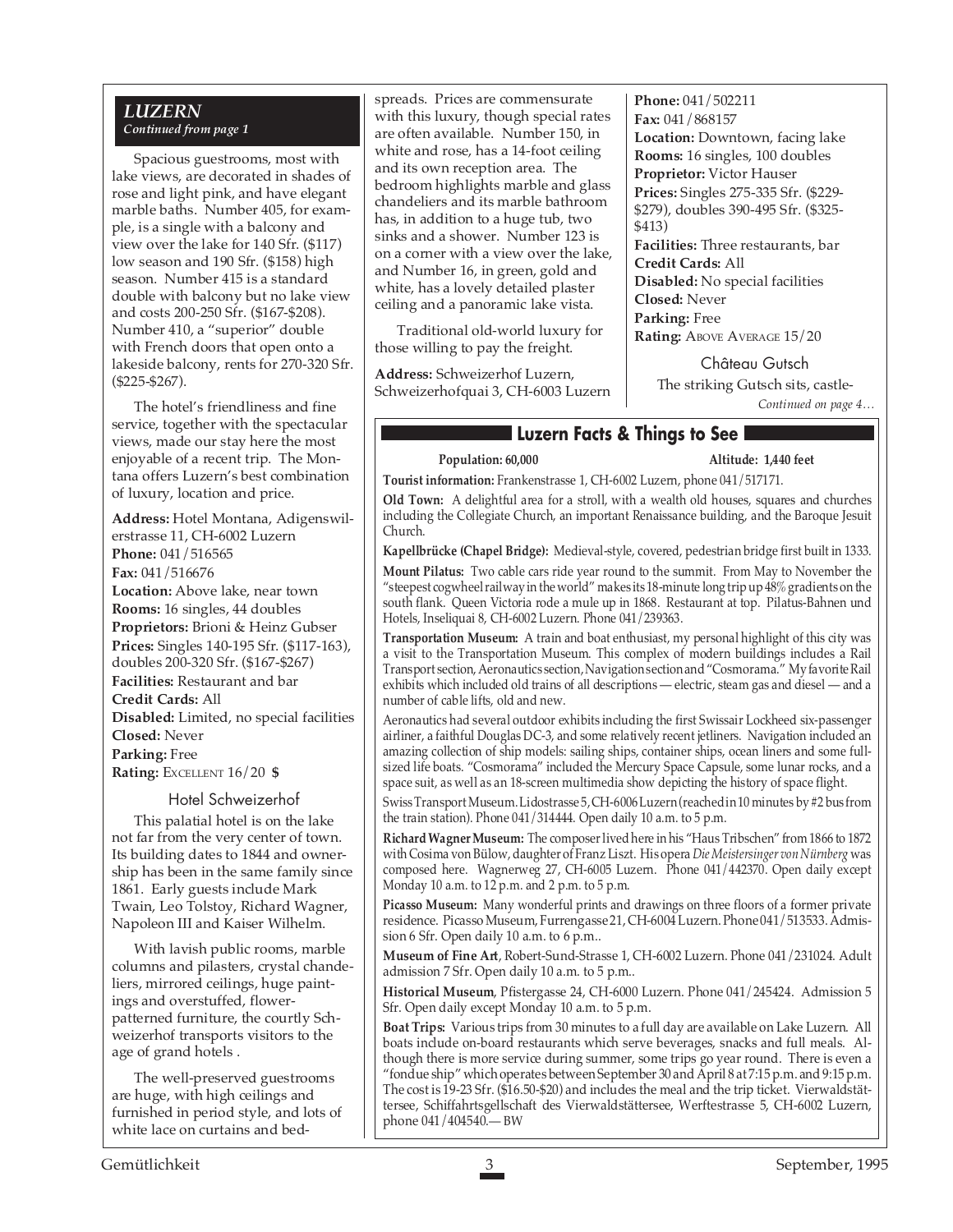## *LUZERN Continued from page 3*

like, on an extraordinary site atop its own forested hillside above the lake and the city. As a guest in this unique hostelry one feels entirely removed from the urban setting below.

In the 14th and 15th centuries a fire was lit on this spot to warn of approaching invaders. In 1590, an observation tower was built on the site and remained until the late 19th century. After a 1888 fire destroyed an earlier structure, the Gutsch was rebuilt in its present castle-like style and then extensively restored and modernized in late summer 1992.

Although the hotel can be reached via a rather indirect road, the most convenient access is via an elevatorstyle cable lift which is a short taxi ride from the rail station.

Guestrooms are large, well-appointed, and enjoy panoramic views. Number 32 is a double with French Provincial furniture, blue accents and flowered wallpaper. Its marble bath is large and has two sinks with goldplated plumbing for 400 Sfr. (\$333). Number 45, a junior suite, has dark oak flooring, oriental carpets and, curtained off the bedroom, a huge Jacuzzi tub with gold fixtures. It rents for 450-650 Sfr. (\$375-\$542).

**Address:** Château Gutsch, Kanonenstrasse, CH 6007 Luzern **Phone:** 041/220272 **Fax:** 041/311031 **Location:** Above the town **Rooms:** One single, 30 doubles **Proprietor:** Ivo Scala **Prices:** Singles 230-370 Sfr. (\$192- \$308), doubles 250-450 Sfr. (\$208-\$375) **Facilities:** Restaurant, bar, large outdoor dining terrace **Credit Cards:** All **Disabled:** Not suitable **Closed:** Never **Parking:** Free **Rating: ABOVE AVERAGE 14/20** 

#### Hotel Des Balances

This small, attractively furnished hotel is in a beautifully restored building in the heart of Luzern's shopping district. Des Balances was created from two ancient mansions

which date to the early days of the Swiss confederation in 1332. Later embellished with a clock tower, the building became the city hall in 1367. Following a fire in 1833, the present structure was rebuilt on the ancient foundation and decorated in Holbein style by a director of the Luzern School of Arts and Crafts.

Many guest bathrooms have bathtubs and bidets. Number 401 is an above average size double with antique furniture, twin beds and both river and city views from its two windows. Number 402 is a quiet junior-suite with French double bed and a view of Luzern's rooftops.

Though a step down from the preceding luxury establishments, Des Balances is comfortable and charming.

**Address:** Hotel Des Balances, Weinmarkt, CH-6000 Luzern **Phone:** 041/511851 **Fax:** 041/516451 **Location:** Central **Rooms:** Five singles, 55 doubles **Proprietor:** Sandra Bungardt **Prices:** Singles 175-235 Sfr. (\$146- \$196), doubles 233-385 Sfr. (\$194-\$321 **Facilities:** Two restaurants, piano bar, outdoor terrace facing the river. **Credit Cards:** All **Disabled:** One specially equipped room **Closed:** Never **Parking:** Valet service to nearby garage at 20 Sfr. per night **Rating:** ABOVE AVERAGE  $13/20$ 

## Hotel Monopole

The Monopole's strikingly handsome building, built in 1898, is in the very center of Luzern, across from the rail station.

Guestrooms are comfortable and well furnished in a modern style, but fall well short of the opulence of the Gutsch or Schweizerhof. Number 510, decorated in red and green, is a reasonably quiet single with bathtub, that rents for 140 Sfr. (\$117). Number 506 is a double with tub and views of the city and lake for 265 Sfr. (\$221).

Restaurant Arbalète offers a French menu with complete meals priced from 55 to 130 Sfr. (\$46-\$108).

The trade-off for the central location of this mostly business hotel is traffic and noise.

**Address:** Hotel Monopole Luzern, Pilatusstrasse 1, CH-6002 Luzern **Phone:** 041/230866 **Fax:** 041/236001 **Location:** Central **Rooms:** 40 singles, 65 doubles **Proprietor:** Mr. Wallimann **Prices:** Singles 130-200 Sfr. (\$108- \$167), doubles 240-360 Sfr. (\$200-\$300) **Facilities:** Restaurant and bar **Credit Cards:** All **Disabled:** Limited access **Closed:** Never **Parking:** Garage, 20 Sfr. per night Rating: ABOVE AVERAGE  $13/20$ 

#### Wilden Mann

This small, pleasant hotel is in the center of Luzern's Old Town shopping district, five minutes walk from the train station. The building was a staging post for travelers crossing the St. Gotthard pass over the Alps in 1517, centuries before the tunnel was built along this important trade route.

Everything is fresh and clean and there is a relaxed atmosphere in the small, comfortable lobby and dining room. The cozy lounge has a woodburning fireplace. Guestrooms are larger than average, colorfully decorated and some are reserved for nonsmokers. Number 64 is a spacious single (or double) in blue and rose with lacquered French Provincial furniture, a double bed and a city view for 150-200 Sfr. (\$125-\$167). Number 62, a large corner double with a view of the city, is done in white with a deep blue carpet and silk wallpaper. It rents for 260-370 Sfr. (\$217-\$308).

**Address:** Hotel Wilden Mann, Bahnhofstrasse 30, CH-6000 Luzern **Phone:** 041/231666 **Fax:** 041/231629 **Location:** Central **Rooms:** 11 singles, 32 doubles **Proprietor:** Irene Roethlin **Prices:** Singles 150-200 Sfr. (\$125- \$167), doubles 180-370 Sfr. (\$150- \$308), suites 290-420 Sfr. (\$424-\$350) **Facilities:** Restaurant and bar **Credit Cards:** All **Disabled:** Some accessible rooms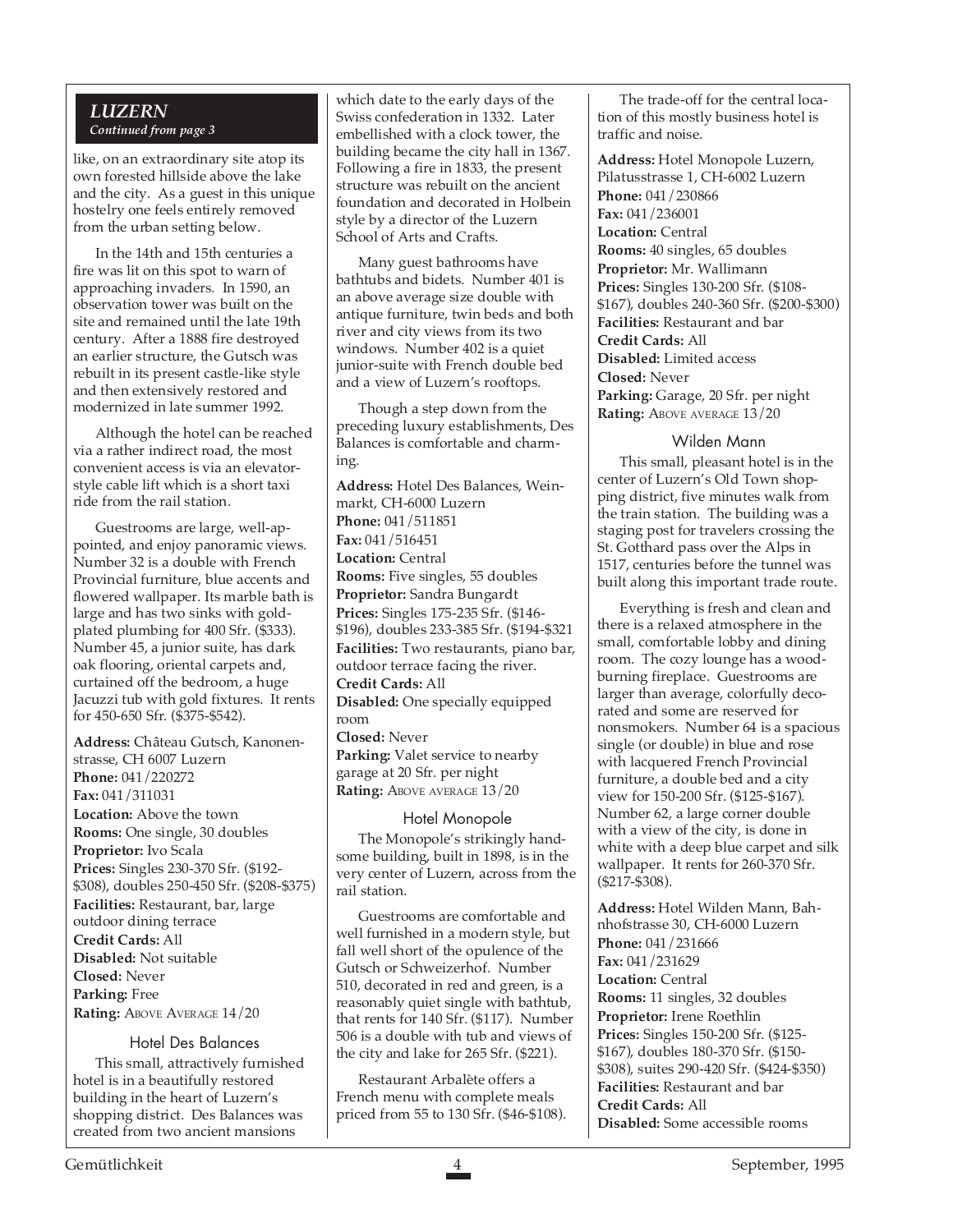**Closed:** Never **Parking:** Public garage 50 meters away for 18 Sfr. per/night **Rating:** ABOVE AVERAGE 13/20

#### Hotel Hofgarten

The Hofgarten and the Hotel Rebstock (see below) are under the same management and both are

housed in 12th century buildings near the main cathedral and the Lion Monument. Hofgarten is the more modern and convenient and, of the two, we prefer it.

There is a lovely wood sculpture in the front entry court and the lobby is bright and inviting. Many of the imaginatively furnished, ultramodern guestrooms exhibit tasteful examples of modern paintings and sculpture. Management is cheerful and accommodating.

The delightfully furnished guestrooms are all different and include some charming" garret" rooms with Frenchstyle double beds and sloping ceilings. Number 224 is a large sunny double with lounging area in bright red and black. Number 222 is a large room with kitchenette with three sunny windows facing a rear courtyard. Number 233 has a Frenchstyle double bed.

**Address:** Hofgarten Hotel, Stadhofstrasse 14, 6006 Luzern **Phone:** 041/528888 **Fax:** 041/528333 **Location:** Near Cathedral and Lion Monument

**Rooms:** 4 singles, 14 doubles **Proprietor:** Claudia Moser **Prices:** Singles 140-185 Sfr. (\$117- \$154), doubles 225-260 Sfr. (\$188-\$217) **Facilities:** Restaurant and Bar **Credit Cards:** All **Disabled:** One specially designed room **Closed:** Never

# **The Lion of Luzern**

*L*uzern's most poignant, almost heartbreaking, sight is the *Löwendenkmal*(Lion Monument), a memorial to the 786 officers and men of the Swiss Guards who, in 1792, died at the hands of a Parisian revolutionary mob while protecting Louis XVI and Marie Antoinette.

In dying agony, his heart pierced by a lance, the lion holds a protecting paw over the shield of the Bourbon kings. It is difficult to describe the emotional impact of this work, sculpted in rock out of a quarry wall. Mark Twain called it the "most mournful and moving piece of stone in the world."

So why did Swiss soldiers die defending a French king?

From the beginning of the 14th century, and for several hundred years, the Swiss, in defending their land against invaders, became known as the best fighters in Europe. However, after a significant defeat at Marignano, Italy, in 1519, they adopted a policy of neutrality and thereafter rented their famous warriors to other countries.

One customer was the French king, Louis XVI, who hired them as bodyguards. Louis, however, was most unpopular and the French revolutionaries detested the Guards. Still, the Swiss had given their oaths and were determined to obey his commands.

When things began to heat up and the crowd was asking for his head, the King tried to give up the guard and save his own life. He sent a message to the Swiss barracks for the guard to disband. It was misunderstood and the soldiers, prepared to die to save the King's life but outnumbered 100 to 1, fought their way to his side, losing 50 men in the process. With the mob at his gates, Louis ordered the guardsmen to lay down their arms. Aghast, they vehemently protested, finally complying with tears of frustration. Unarmed and helpless, they were engulfed and torn apart by the mob. The Lion Monument depicts their death.

Sources: *One Million Mercenaries: Swiss Soldiers in the Armies of the World*, by John McCormack, Leo Cooper, London, 1993.

*The Swiss at War 1300-1500*, by Douglas Miller and G.A. Embleton, Osprey Publishing Ltd, London, 1979.

> **Parking:** Own garage, 12 Sfr./night **Rating:** ABOVE AVERAGE 13/20

## Hotel Des Alpes

This modest tourist hotel has a fine location directly on the lake, five minutes walk from the train station. The 200-year-old building has always been a hotel and was recently renovated in a contemporary, commercial style. The present owners, the Hilber family, have managed Des Alpes for 40 years.

Many of the simply furnished, plain rooms are equipped with showers rather than bathtubs and have balconies with lake views. Number

455 is an average-sized double in shades of tan, with French doors overlooking the lake. Number 460 is a quiet double, done in shades of deep red, yellow and beige with a balcony opening to a courtyard. Number 456 is a quiet double with balcony and city view.

The restaurant (see story page 6) is a sunny place with a friendly atmosphere and tables on a terrace facing the lake.

**Address:** Hotel Des Alpes, Rathausquai 5, CH-6004 Luzern **Phone:** 041/515825 **Fax:** 041/517451 **Location:** Facing the lake along a pedestrian walkway **Rooms:** Five singles, 40 doubles **Proprietor:** Rolf Hilber **Prices:** Singles 85-135 Sfr. (\$71-\$113), doubles 145-225 Sfr. (\$121-\$188) **Facilities:** Restaurant

and Bar **Credit Cards:** All **Disabled:** Not suitable **Closed:** Never **Parking:** Free outdoor spaces 5 minutes walk **Rating:** AVERAGE 12/20

## Hotel Rebstock

This moderately-priced hotel near the Cathedral (loud, early morning bells) is interesting but a little quirky. Most of the smallish, oddly-shaped guestrooms are decorated with contemporary furnishings and in bright

*Continued on page 6…*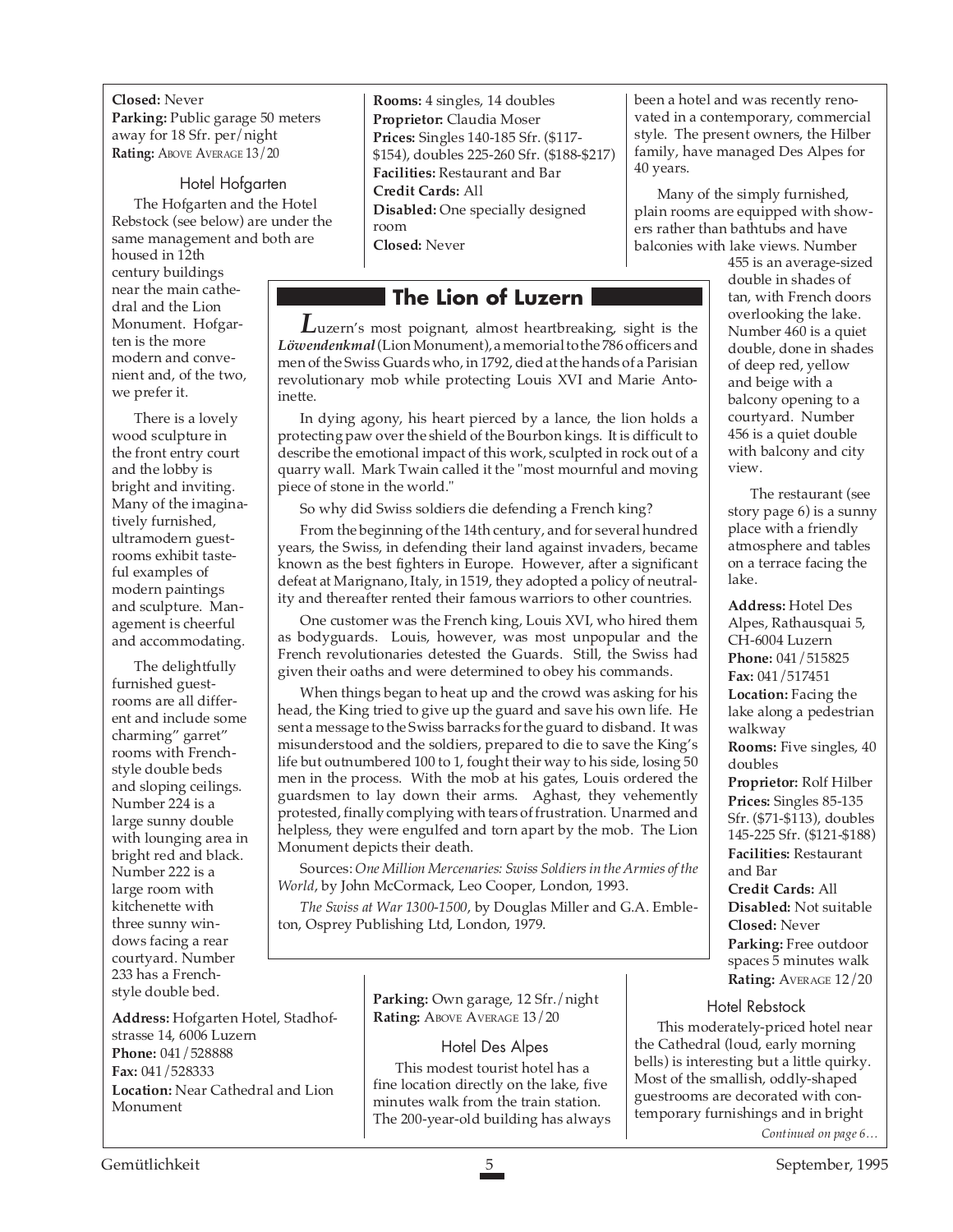## *LUZERN Continued from page 5*

primary colors. There is no elevator, and some rooms are reached only after a series of ups and downs and many steps. Bathrooms have showers rather than bathtubs. There is an attractive, highly-regarded restaurant with streetside terrace. A strong point in the Rebstock's favor is its friendly, helpful staff.

**Address:** Hotel Rebstock, St. Leodegar Strasse 3, CH-6006 Luzern **Phone:** 041/513581 **Fax:** 041/513917 **Location:** Central **Rooms:** Five singles, 28 doubles **Proprietor:** Claudia Moser **Prices:** Singles 130-150 Sfr. (\$108- \$125), doubles 210-250 Sfr. (\$175-\$208) **Facilities:** Restaurant and bar with outdoor terrace **Credit Cards:** All **Disabled:** Not suitable **Closed:** Never Parking: Garage, 12 Sfr./night. **Rating:** AVERAGE 12/20

### **Lower Priced Hotels:**

**Goldener Stern**, Burgerstrasse 35, CH-6003 Luzern, phone 041/23 08 91, fax 041/23 08 92. Singles 95 Sfr. (\$80), doubles 135 Sfr. (\$113). Near the Franciscan church on the south bank of the Reuss river. Clean and plain. A Swiss bargain.

**Hotel Derby**, Falkengasse 4, CH-6004 Luzern, phone 041/51 26 62, fax 041/ 51 42 83. Singles 60-120 Sfr. (\$50- \$100), doubles 80-180 Sfr. (\$67-\$150). New two-star, 10 minutes from the rail station.

**Zum Weissen Kreuz**, Furrengasse 19, CH-6004, phone 041/51, fax 40 40 041/51 40 60. Singles 89-107 Sfr. (\$74- \$89), doubles 139-174 Sfr. (\$116-\$145). Popular three-star hotel on the water.

## **FOOD**

#### Zunfthaus zu Pfistern

In the old town near the covered bridge on Kornmarkt, the entrance to this ornately decorated former guildhouse is one floor above street level. On our luncheon visit the lively Pfistern was crowded with locals.

Despite the bustle, service was very good; waiters were especially friendly and patient — not always the case in such a popular restaurant.

The simple dishes we ordered pork, ham and veal meatballs baked in a puff pastry with creamy mushroom sauce, and grilled chicken accompanied by crisp potato croquettes — were delicious. The "dessert of the day" was a luscious white meringue with chocolate, scoops of vanilla and chocolate ice cream, powdered sugar and lots and lots of whipped cream. With tea, our lunch for two came to 65.60 Sfr. (\$55) including tip.

Zunfthaus Zu Pfistern, Kornmarkt 4, CH-6000 Luzern. Moderate. Reservations not necessary.

## **Montana**

The restaurant in this hotel enjoys the same panoramic view of the lake as the guest rooms. The dining room is large and not too formal. We found no fault with dishes that included a richly flavored French onion soup, a light and delicate cream of pumpkin soup, homemade ravioli in a brown sauce with walnuts, mushrooms, finely cut zucchinis and carrots and tortellini covered with a creamy, mild sauce of cheese and tomato. The bill for two including glasses of Fendant wine came to 87.20 Sfr. (\$73).

Restaurant, Hotel Montana, Adigenswilerstrasse 22, CH-6002 Luzern. Moderate to expensive. Phone 041/516565.

#### Des Alpes

The rustic Des Alpes is an excellent spot for a pleasant lunch: quiet; friendly service; a sunny, relaxed atmosphere; large portions and reasonable prices. Floors are covered with oriental carpets and walls are festooned with the coats of arms of various Swiss families. The restaurant faces the pedestrian walk near the covered wooden *Kapellbrücke* (Chapel Bridge). The dining room has a view over river and lake.

Des Alpes has been around since 1894, but current management took over in 1977.

On one occasion, the two-course "business lunch" special for 30 Sfr.

(\$25) included salad, scampi in beer batter with ratatouille and parsley buttered potatoes. From the dessert cart came a luscious German-style apple *kuchen* with vanilla sauce for an additional 7.50 Sfr. (\$6). Another, more modest meal consisted of a large homemade sausage with spicy mustard sauce and a mixed green salad. The bill, including a glass of beer came to 19.90 Sfr. (\$17) for one.

Restaurant, Hotel des Alpes, Rathausquai 5, CH-6004 Luzern. Moderate. Phone 041/515825.

## Walliser Kanne

This likable Swiss fondue house offers specialties favored by the tourist trade. Dimly lit and casual with dark wood beams, white stucco walls and bare wood tables, it offers a busy, youthful ambience.

Specialties include spaghetti Bolognaise and a green salad for 13 Sfr. (\$11) and pork schnitzel in Marsala sauce with angel hair pasta with tomato sauce and green salad for 19.50 Sfr. (\$16). We chose "Walliser" fondue, a bubbling, strong pot of melted cheese flavored with kirsch and garlic. A second main dish, fresh trout, was preceded by "Walliser" soup with pieces of white asparagus and tomato in a delicate cream base. Including a glass of Fendant and a cup of coffee the bill for two came to 55.80 Sfr. (\$46).

Walliser Kanne Speiserestaurant, Burgerstrasse 3, CH-6003 Luzern. Moderate. M

# *ONLINE*

*Continued from page 2*

Right now, however, pickings are a little slim. Eaasy Sabre takes some learning, is rather tedious — it is still faster to get a price quote from a travel agent — and has its limitations. For example, I recently tried to book a hotel room in Heidelberg. My first request was for a double room under \$100. Eaasy Sabre had none. When I upped the ante to \$120, the lone suggestion was the **Ramada Inn** in Heppenheim, 32 kilometers away. Searching for a November airfare from Tampa to Frankfurt, the best Eaasy Sabre could do was \$658 plus tax on **USAir**. I got the same \$658 price directly from the airline's reservation service, but a call to **DER Tours** yielded a quote of \$572.

AOL also offers the Traveler's Advantage,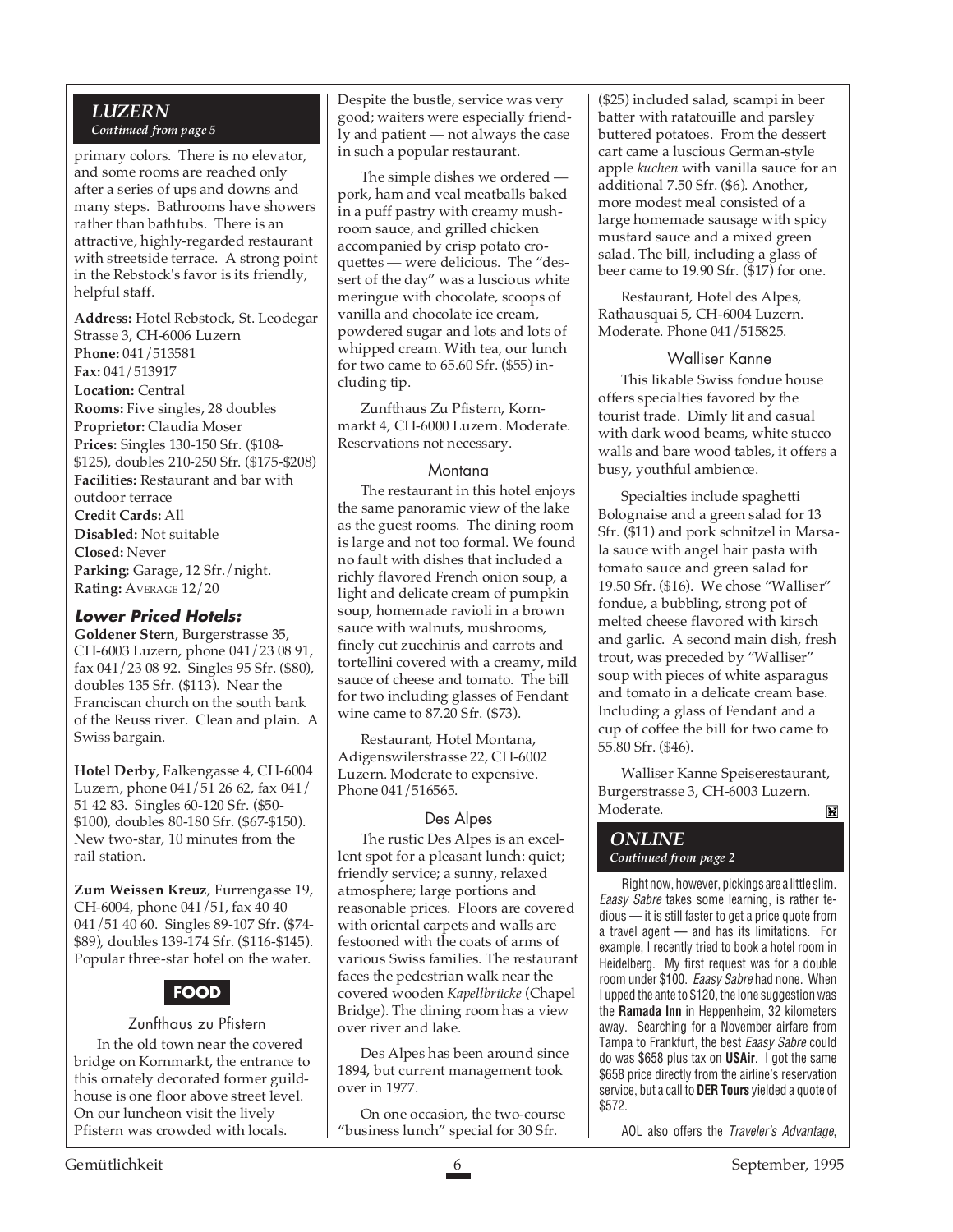where for a \$49 annual fee, one can obtain various travel discounts plus a 5% rebate on travel booked through Traveler's Advantage or Eaasy Sabre.

In AOL's Traveler's Corner are the Weissman Travel Reports. These are principally guidebookstyle destination summaries. I checked one for Vienna and found a very general description of the city and its main attractions; far less than in the most basic guidebook and without phone or fax numbers, addresses, hotel or restaurant recommendations or, for that matter, any specific information. The so-called "professional" versions of Weissman's country reports can be purchased online for \$8.95. These are the same reports that many travel agents supply gratis to good customers.

Probably the most useful Europe travel information provided by AOL is in Rick Steves' Europe Through the Back Door folder in the Travel Forum section. Here, from time to time, the extremely knowledgeable Steves offers his comments on various aspects of budget travel to Europe. There is also a folder entitled European Updates by Country, though when I looked on September 16 there was nothing on Germany, Austria or Switzerland. The Steves' folder also includes letters from his "Road Scholars." Most interesting were those under the heading "rip-offs and scams" in which people described how they had been cheated by Italian waiters and Hungarian train conductors.

Also on AOL are a lot of interesting looking titles which turn out to be deadends. The Travel Articles Library, for example, is a collection of files that can be downloaded to your computer, but most are just brief subscriber comments and only a few of them are about Germany, Austria or Switzerland.

There is also a Travel Cafe where one can have a live, online conversa-

tion with other AOL members. In addition, there are Travel Boards where members ask and answer each other questions on a variety of travel topics. The World Travel board lists about 500 postings in the Austrian folder over the last two years, 438 for Germany and about 600 for Switzerland. Most of these, however, are brief questions, answers and comments by AOL subscribers.

In my view, America Online is not yet an important trip planning tool for the Europe traveler. The Internet, however, shows great promise. When European tourist agencies establish a presence on the World Wide Web and open their databases to anyone with a computer and a modem, having the means to access that information will almost be a necessity.

Whether it's a service such as America Online, or the Internet itself, locating useful information online is a time eater. Going from Web site to Web site on the Internet can be a particularly slow, tedious process, even with the fastest modem (currently 28,800 bauds per second). My computer is a Power Macintosh 7500 with a too-slow SupraFaxModem (14,400 bps). The basic America Online charge is \$9.95 per month and includes 300 free minutes. After that it's \$2.95 per hour. Other online services are similarly priced, or you can go direct to the Internet.

Let us know your favorite online travel information sources and we'll pass them on. By the way, our E-Mail address is rbestor@aol.com. — RHB**Tivel** 

## **Fruit of the Internet: LTU's Suggested Tourist Library**

The following bibliography was downloaded from LTU's World Wide Web Site as just one example of the information found there.

Babel Translations, Eds., Germany, A Phaidon Cultural Guide (1985). A German guide which has been translated into English. It is for the traveler who wants more detailed background on the artistic, architectural, and cultural sights of Germany.

Julius Baum, German Cathedrals (1956). Two hundred photographs with detailed account of Germany's cathedrals.

Waltraud Coles and Uwe Koreik, Simple Etiquette in Germany (East and West) (1991). This useful introduction to basic German customs in east and west Germany covers such topics as giving presents, meeting people and the German home.

Robert Darnton, Berlin Journal 1989-1990 (1991). The first eyewitness account describing the events that led to the opening of the Berlin Wall.

Mary Fulbrook, A Concise History of Germany (1990). A clear and informative guide of German history from the Middle Ages to the present.

Michael Jackson, The New World Guide to Beer (1977). This comprehensive guide, recognized as the standard in its field, covers the world and Germany is justly recognized.

Hugh Johnson, Atlas of German Wines and Traveller's Guide to the Vineyards (1986). Written by one of the world's leading authorities on wine. This book includes maps and a glossary of German wine terms.

Gottfried Lindemann, History of German Art (1971). A comprehensive survey in which the author discusses the special characteristics of German architecture, sculpture, painting, and the graphic arts.

William E. and Clare F. Marling, The Marling Menu-Master for Germany (1971 and reprints). A guide for translating the German menu into American English.

Horst Scharfenberg, The Cuisines of Germany: Regional Specialties and Traditional Home Cooking (1989)

Mark Twain, A Tramp Abroad (1989). Twain's account of his travels in Germany are must reading for any visitor today.

## *READERS' FORUM Continued from page 1*

*(Ed. note: Sounds like you're in the clear. The German Tourist Office referred us to the German Consulate who thought that unpaid traffic tickets would "go away" in five years, and then went on to book us a little guilt trip with the admonition that "we encourage our tourists to pay their traffic tickets in the United States.")*

## **Switzerland Report**

Your "Dear Subscriber" article fit us to a "T" and we enjoyed reading about the kind of travel we hold dear.

Speaking of "dear," we have just returned from a long trip to Europe which included a two-week sojourn in Switzerland. While always a delight to visit, it was terribly expensive this year, even traveling in our style!

We began at **Rote Rose** in Regensberg (an admitted splurge), just a few miles into the countryside from Kloten Airport and light years away from the hustle and bustle of Zürich. Please, try it some time! When you do, ask for the Lady Sylvia suite.

Such a peaceful spot to recover from jet lag and to begin ones meanderings through this beautiful country.

This trip we traveled to Lake Constance and Stein am Rhein. We loved staying in Stein and particularly enjoyed a day at the Rheinfall and the boat trip back to Stein. We also loved visiting Mainau and Meersburg by car and ferry.

The old town of St. Gallen was really pleasant to walk through on Sunday and we stopped early Monday morning to visit the wonderful library on our way to the Chur area and our beautiful scenic trip to Arosa on the Rhaetian Bahn.

Our stay at your recommendation, **Hotel Crusch Alva** (phone 082/713 19, fax 082/724 59) in Zuoz, was perfect for visiting the Engadine and the beautiful lakes of the St. Moritz region. This is,

indeed, a delightful hotel! We finished our Swiss itinerary with a night in Soglio and a beautiful drive through the Val Bregalia to Italy.

Thanks again for your interesting and informative newsletter! Caroline Jordan, San Rafael CA

#### **Sauna Exposé**

Some comments and recommendations:

1. The Eastern Frisian islands in the Nordsee. My wife and I visited Norderney this past Spring. The train

*Continued on page 8…*